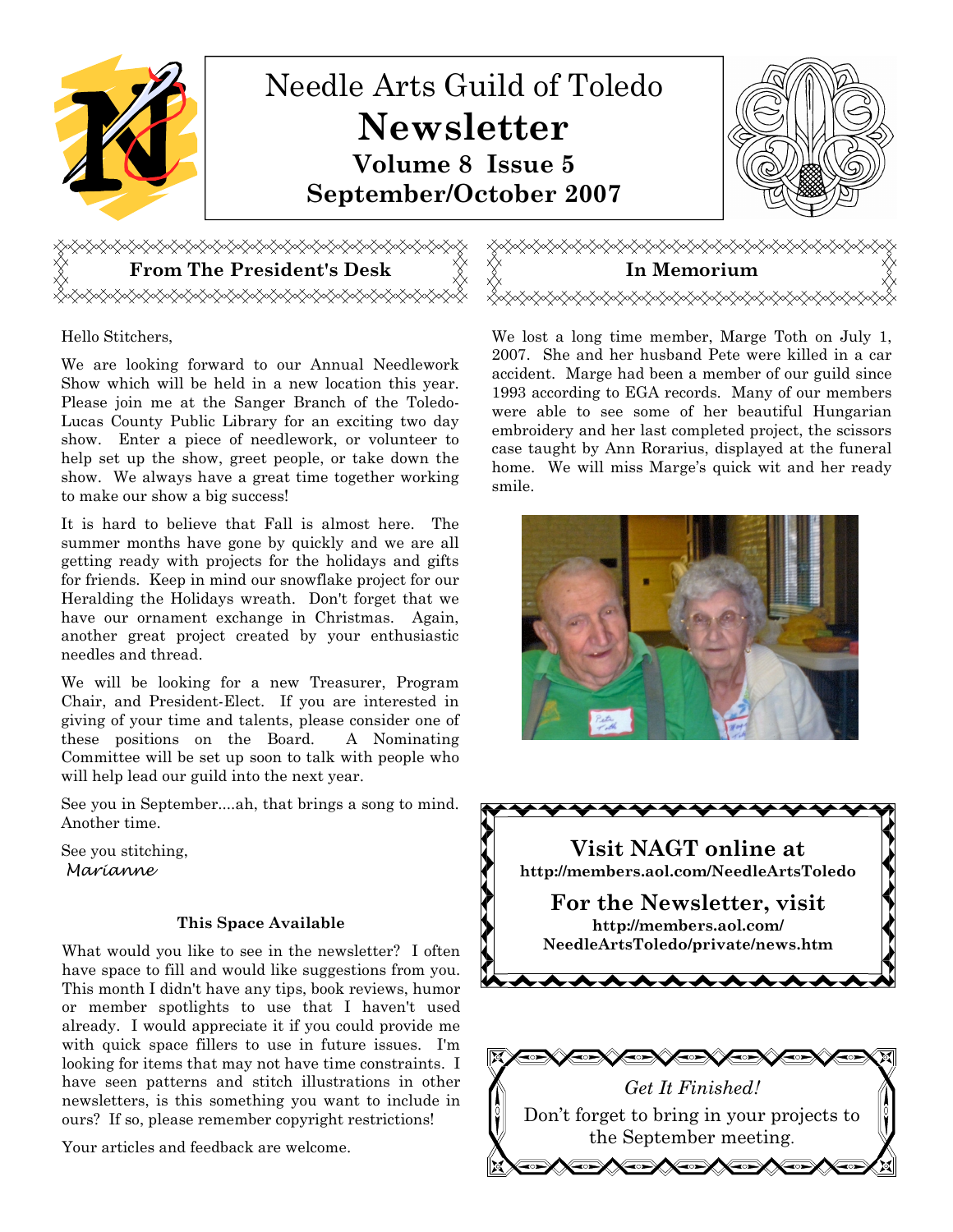## Program Schedule <del></del>

September 12: Huck Weaving, taught by Katherine Thompson; Get It Finished entries

October 10: Reversible Cross-Stitch, taught by Su Pellitieri

November 14: Hungarian Embroidery, taught be Donna Mohn

December 12: Annual Christmas Party and Ornament Exchange. Also Get It Finished entries, Cookie Exchange, prizes for Get It Finished and volunteer drawings, New Officer Installation.

### About the September Project

The September program will be on "Huck" or Swedish Weaving. Kit fee will be \$1.00 for the cloth and directions. You will have mint green, yellow, white and pink to choose from. You need to bring a #24 tapestry needle and various colors of #8 or #12 pearl cotton to go with your choice of fabric. You can use other threads, but this will be the easiest with which to learn.

### About the October Project

The October program will be on Reversible Cross-Stitch. Donna Cairns has said that she will make some 6" squares of 14-count Aida for us from leftover fabric but you may prefer to use your own doodle cloth of 28-count evenweave fabric (28-count evenweave is preferred). We might have skeins of floss in the old project stash for you to use, but bring one just in case (as well as a needle, small hoop and scissors). Since this was originally designed for Valentine's Day, the pattern will be "I ♥", you can choose you own pattern for the final symbol after you learn the basic technique.

### The Village Green

Plans have changed!! We will no longer have a twoday teacher-led class on October 20<sup>th</sup> and 21<sup>st</sup>... INSTEAD, we will get the kits from Myrtis, and we will have a study group on the 3rd Thursday of the month, day and evening, probably starting in November. If I get the kits in time for October, we will start the 3rd Thursday in October. Caren has said she will help me and we will help each other. I will have to let you know the remainder of the cost of the kits. I will be willing to discuss any problem you have at any time until everybody who has signed up for this project has finished.

Thanks, Kay Gríffíth



| <b>Dates</b>             | <b>Event Information</b>                                                          |
|--------------------------|-----------------------------------------------------------------------------------|
| $09/02/07 -$<br>09/07/07 | <i>That Needlin' Town - EGA National</i><br>Seminar, Chicago, IL                  |
| 09/06/07                 | <b>NAGT</b> Board Meeting                                                         |
| 09/12/07                 | Get It Finished Entries accepted at NAGT                                          |
| $09/29/07 -$<br>09/30/07 | <b>NAGT</b> 32nd Annual Needlework Show at<br>the Sanger Branch Lucas Co. Library |
| 10/04/07                 | <b>NAGT</b> Board Meeting                                                         |
| 10/10/07                 | <b>NAGT</b> Monthly Meeting                                                       |
| 11/01/07                 | <b>NAGT</b> Board Meeting                                                         |
| 11/14/07                 | <b>NAGT</b> Monthly Meeting                                                       |
| $11/30/07 -$<br>12/02/07 | <i>Heralding The Holidays</i> , sponsored by<br>TBG                               |
| 12/06/07                 | <b>NAGT</b> Board Meeting                                                         |
| 12/12/07                 | Annual Christmas Party & Ornament                                                 |

Exchange

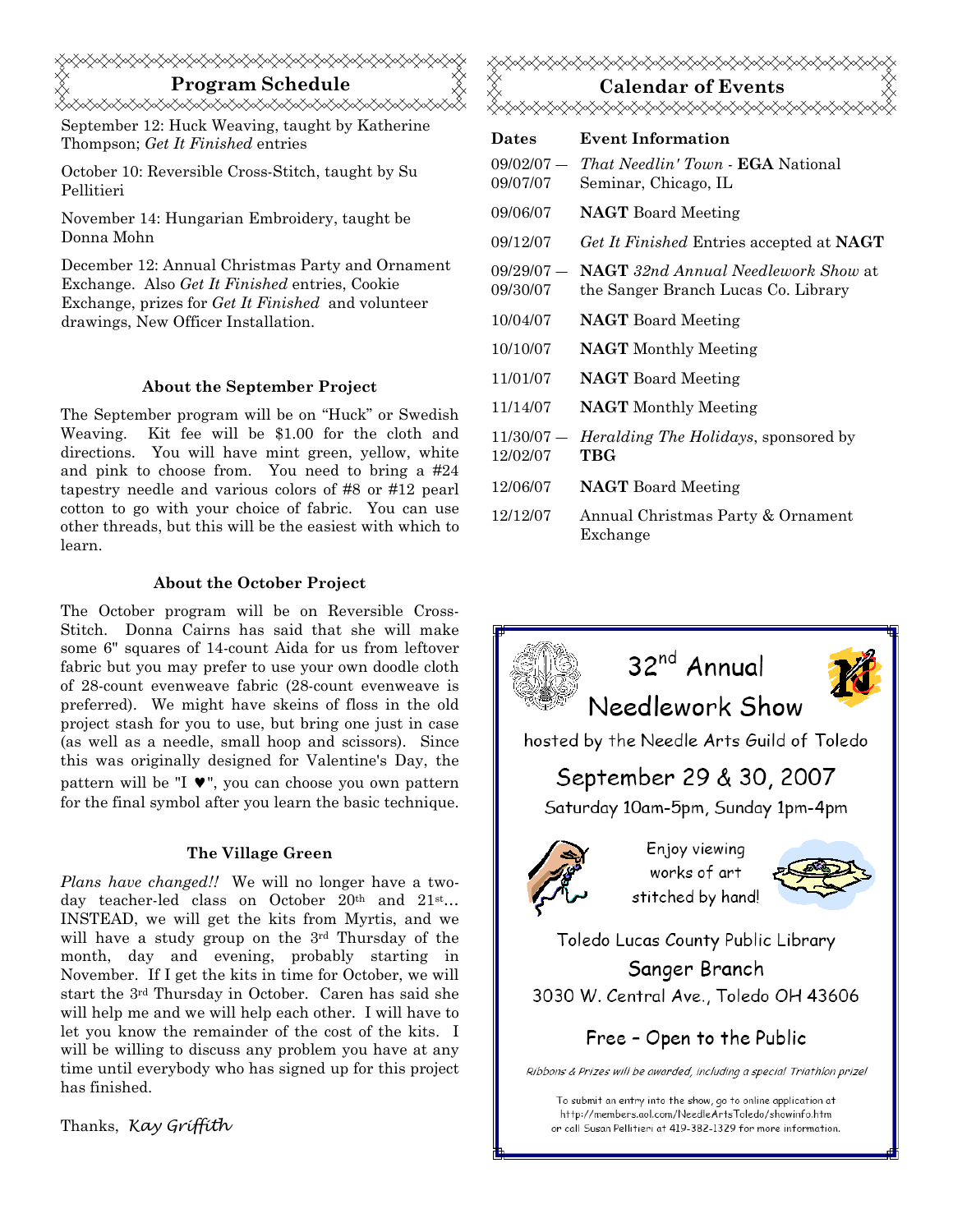

### Board Meetings

The board meeting will be held at Marianne Mussett's on the first Thursday of each month at 6:30 p.m.

### New Members

There has been a lot of interest lately from our website from people who are interested in joining our guild. We also get a lot of new members after our show. So if you see an unfamiliar face, please introduce yourself and make the new person welcome. And if you've just joined us: Welcome! We're glad you're here!

### Membership Renewal

Is it time to renew your membership? Dues are \$40 and should be sent directly to the Treasurer, Karlyn Thompson. Karlyn is acting as assistant to our Membership Chair, Donna Mohn so that the dues can be processed faster. Here's the list of membership renewals that I have for September 2007. We are working to keep this list synchronized with the national list, but that can be difficult, so please let us know about any discrepancies: Janis Clark, Penny Drain, Phebe Cheaney Engel, Victoria Filbrun, Judi Gary, Nancy K. Gould, Peverley Hormann, Diane Myers, Ruth Schaffer, Connie Shiple, Karlyn Thompson, Sue Wiemer.



Cats & Dogs - © 2000 by Terri Carl

Design size: 31 stitches wide x 64 stitches high. About 1-3/4" x 3-5/8" on 35-ct fabric.

Model is stitched on R&R "Hog Wild Blue" 35 ct linen, with Weeks Dye Works threads. Alternatively, teadyeing a soft blue or blue-green linen (like Rue Green) would give the same effect.

Cross stitch using two strands of floss over two fabric threads. When stitching the cat, the smaller square symbols in a corner of a grid square stand for half-cross stitches.

This chart is for free distribution. It may be reproduced with copyright information intact, but not kitted or sold.

# Cats & Dogs

©2000 by Terri Carl

| <b>Symbol</b>  | <b>Weeks Dye Works</b> |  |
|----------------|------------------------|--|
|                | 1271 Bark              |  |
| V              | 1284 Cadet             |  |
| $\blacksquare$ | 1256 Thyme             |  |
| $\bullet$      | 1316 Mulberry          |  |
| Q              | 2326 Stone             |  |

**Sampler Threads** Sable **Tropical Ocean** Slate Royal Purple **Wood Smoke** 

The Chocolate Cat PO Box 2905 Bellaire, TX 77402-2905 http://choccat.com

713-562-3859

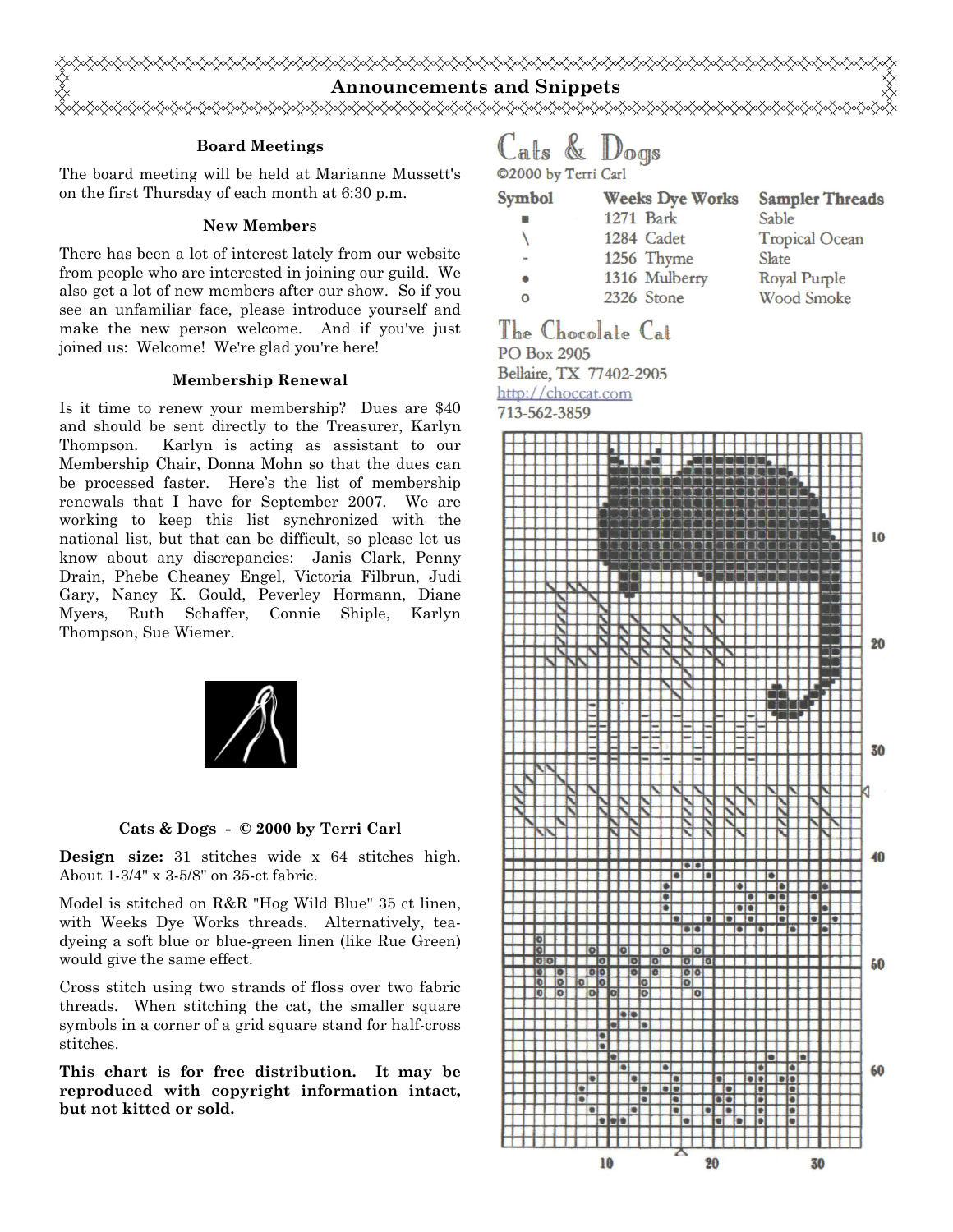

### Stitch-In

Stitch-In meetings are held every Thursday from 11am– 5pm. The third Thursday of the month we are at Something Extra. Other Thursdays we meet at a member's home.

The third Tuesday of each month we have a group for canvas projects. We get started around 6:30 PM and end around 9:30 PM. Sometimes we pick a project for the group but you can always work on any project you have.

On the fourth Tuesday, the crewel group has a stitchin from  $6:30 \text{pm} - 9:30 \text{pm}$ .

Locations change weekly. Call Katherine Thompson at 419-385-0081 or e-mail Diane Myers at

jrmyers@roadrunner.com for the next meeting place.



### Heralding The Holidays

Don't forget that we will be doing Snowflake Christmas ornaments for Toledo Botanical Garden's Heralding The Holidays event November 30-December 2, 2007. Our holiday wreath is always one of the most popular at the opportunity drawing. The ornaments need to be finished by the November meeting. If you have any patterns to share with other guild members, please bring them to the meetings. Also, please be sure to sign up to help out, if possible!

### GLR Seminar 2008

You can pre-register to attend the EGA - GLR Seminar 2008 which will be held April 20-24, 2008 in Madison, Wisconsin. The full brochure with color photos of the class projects and registration information for the seminar is available to view and download on the EGA GLR website: http://www.ega-glr.org/

Regular registration does not begin until Nov. 15, 2007. However, pre-registration is being offered to get your first chance opportunity for a class from now until May 27, 2007. A copy of the form will be available at the next NAGT meeting.

This wonderful piece came from the August 2007 edition of Draggin' Threads, newsletter of the South Bend/ Michiana Chapter.

A cross-stitcher was very naughty in this earthly life and didn't go to heaven. At the gates of Hades, she was met by the Devil. "Welcome," he said, smirking at her. "Let me show you around your eternal home."

The Devil led her to a large room that looked uncannily like a large needlework shop. The stitcher blinked her eyes, wondering if what she saw was an illusion. No, it was true. The most wonderful needlework shop she had ever seen was right before her. Still unbelieving, she asked, "Is this real?" "Of course," murmured the Evil One. "Reach out and touch it."

The stitcher was worried that she would be zapped by 1000 volts, but reached out anyway, unable to help herself. IT WAS REAL! "May I look around?" she asked excitedly, all the while thinking, "This can't be Hell! This is too good!" "Of course," said the Devil. "This is your eternal reward."

The stitcher began to survey the particulars of her damnation. There was every chart ever published, including all the ones that were out of print in her lifetime and could never find. There was a full run of each needlework magazine, including all the old ones with the historical examples - and each issue was pristine.

She continued to look with wonder. Every thread imaginable was there; silks, cottons, metallics, pearl cottons, over-dyeds, handdyeds, rayons and twisted-rayons (Yes,  $maybe I am in Hell$ , she thought when she saw those). Her eyes lit up when she saw the piles and piles of fabrics. There were bolts and bolts of every color and every type. An array of beautiful thimbles were hers for the choosing, as were scissors and clever needlework gadgets; all organized just as she would have done it on earth.

And there, beside her favorite earthly stitching chair, were all her unfinished projects! Yes, she thought, you can take it with you. I have all the time I want now. I'm going to finish them at last. The stitchers fingers were just itching to get going! She turned to Beelzebub and said, "This is Heaven!!!"

"No," he rejoined. "This is Hell. DO YOU SEE ANY NEEDLES?"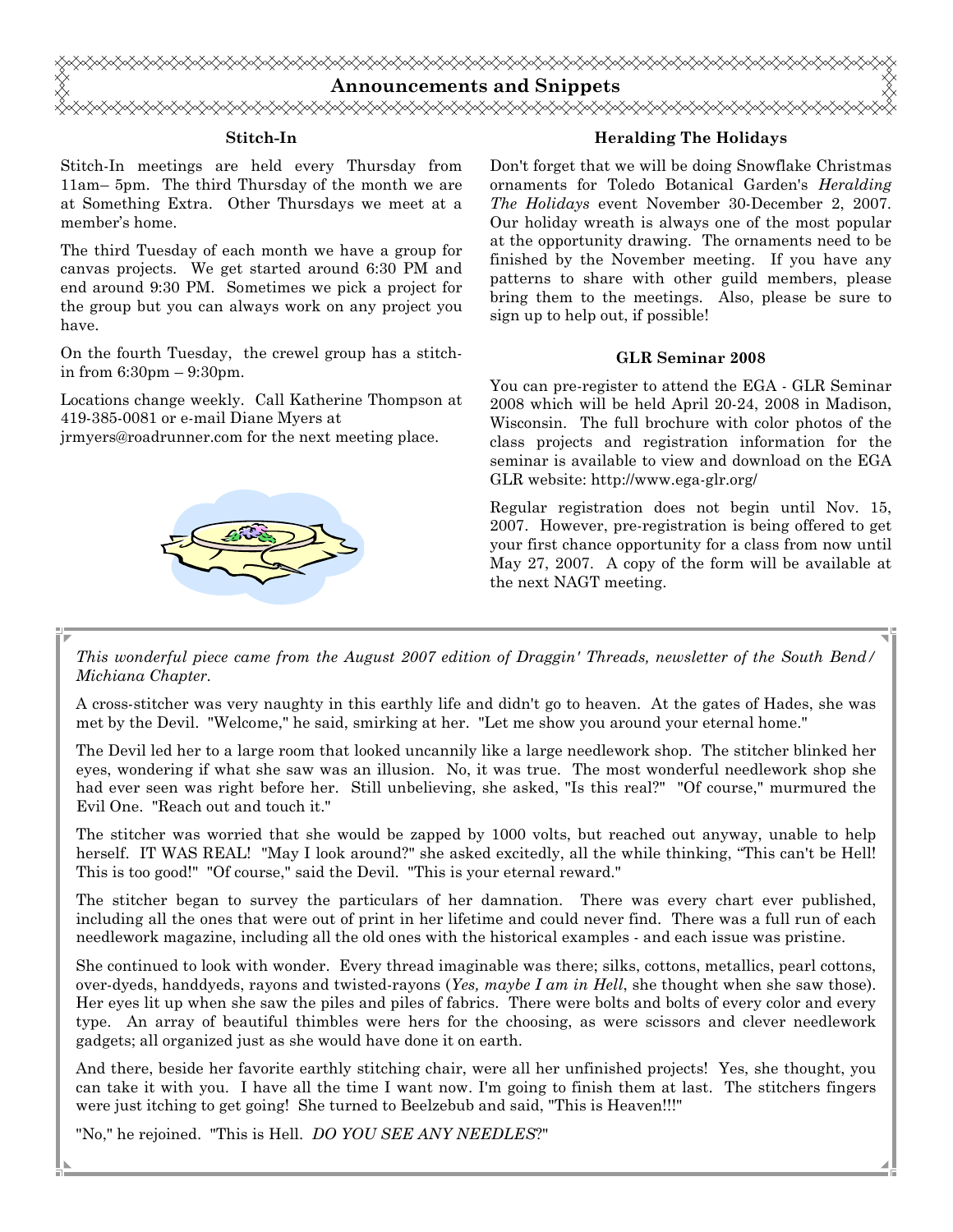The NAGT Newsletter is published six times per year (January, March, May, July, September, and November) by the Needle Arts Guild of Toledo (NAGT) chapter, The Embroiderers' Guild of America, Inc. The Editor welcomes comments, input, and story items. Please send them to the editor by the 25th of the month preceding publication.

Editor: Susan Pellitieri; 703 Butterfield Dr; Toledo, Ohio 43615, Phone: 419-382-1329, E-mail: pellitieri@aol.com

EGA chapter newsletters may copy material contained in this publication except items which are noted and marked as copyrighted. Please credit this Chapter when due.

MEMBERSHIP in the Needle Arts Guild of Toledo is open to all embroiderers. New and renewing dues payments should be sent to : Karlyn Thompson, 19330 Tuller Rd, Bowling Green, Ohio 43402.

ANNUAL DUES - NAGT annual dues of \$40.00 includes: Dues - Local chapter

- Bimonthly NAGT chapter newsletter
- Chapter meetings and programs
- Local chapter lending library

• Group correspondence course (additional fee required)

Dues - Great Lakes Region (GLR)

• GLR seminar (additional fee required)

Dues - The Embroiderers' Guild of America, Inc. (EGA)

- Subscription to quarterly magazine, Needle Arts
- Individual correspondence courses for a fee
- National seminars for a fee

Members can attend optional local Chapter workshops presented by teachers contracted by the Chapter and paid for by workshop participants.

MEETINGS are the second Wednesday of every month starting at 6:30 p.m. in the Toledo Botanical Gardens Conference Center.

GUESTS are welcome at all meetings and may attend two meetings before being asked to join.

**NAME TAGS** must be worn at all meetings or pay a  $25¢$  fine. The fines collected go to general funds to help cover expenses.

MEETING CANCELLATION: Monthly meetings are cancelled due to bad weather if the Toledo Public schools are closed. Tune into AM 1370 News radio in Toledo for school closings.

**≈X≠X≠X≈X≠X≈X≈X≈X≈X≈X≈X≈X≈X≈X≈X≈X** NAGT Officers and Board Members for 2007 

**President** ⊠ Marianne Mussett 419-534-2278 mcmussett@hotmail.com

President Elect Maria Nowicki 419-824-9631 nohiorn@aol.com

Secretary ⊠ Annette Hill 419-885-6365 nettie@buckeye-express.com BethThompson790@aol.com

Treasurer **⊠** Karlyn Thompson 419-8233439 kthompson@bgcs.k12.oh.us

Membership ⊠ Donna Mohn 419-536-2225 lmohn@bright.net

TBG Representative  $□$ Anna Kerlin 419-829-6752 akerlin@buckeye-express.com ackcatlady@buckeyeaccess.com

#### Education  $\boxtimes$

Cathy Studer 567-214-1139 treesong44@yahoo.com Newsletter **Ø** Susan Pellitieri 419-382-1329 pellitieri@aol.com

2007 Show Chairman Diane Myers 419-832-9571 jrmyers@roadrunner.com

Outreach Chairman Beth Thompson 814-734-0609

Library Katherine Thompson 419-470-7935 kmthompson49@yahoo.com

Program Kay Griffith 419-784-2868 kayjgrif@bright.net

Welcoming Committee Marilyn Freeman 419-381-8782 mjfree1971@aol.com

GLR Representative Caren Scarbrough 419-278-2162 caren@dtnspeed.net  $\boxtimes$  indicates Voting Members

### Michigan Stitches - A Shop Hop Adventure

Set aside the dates……………………………………………………………………………………………………..Sept. 7-17 Been wanting to visit some of the needlework stores in your area and just haven't gotten around to it? We are giving you some good incentives to do just that!! There will be seven stores participating in the first annual Michigan Stitches shop hop.

 Stitching Bits and Bobs Plainwell Distinctive Stitches Kalamazoo Flying Stitch Battle Creek In Stitches Jackson Timeless Stitches Tecumseh Ladybug Shop Royal Oak Homestead Needle Arts Grand Blanc

Buy a passport at one of the above stores, visit each of the participating stores, and you will be entered into a drawing for a Longaberger basket filled with over \$500 worth of needlework supplies. There will also be seven secondary prizes plus a door prize at each store.

Passport holders will receive a free cross stitch chart and charm when the passport is purchased and will receive an additional charm at each store visited. You will also be eligible to take advantage of special sales at each store. So plan a trip with friends, get a carpool together and enjoy a girls' day out!